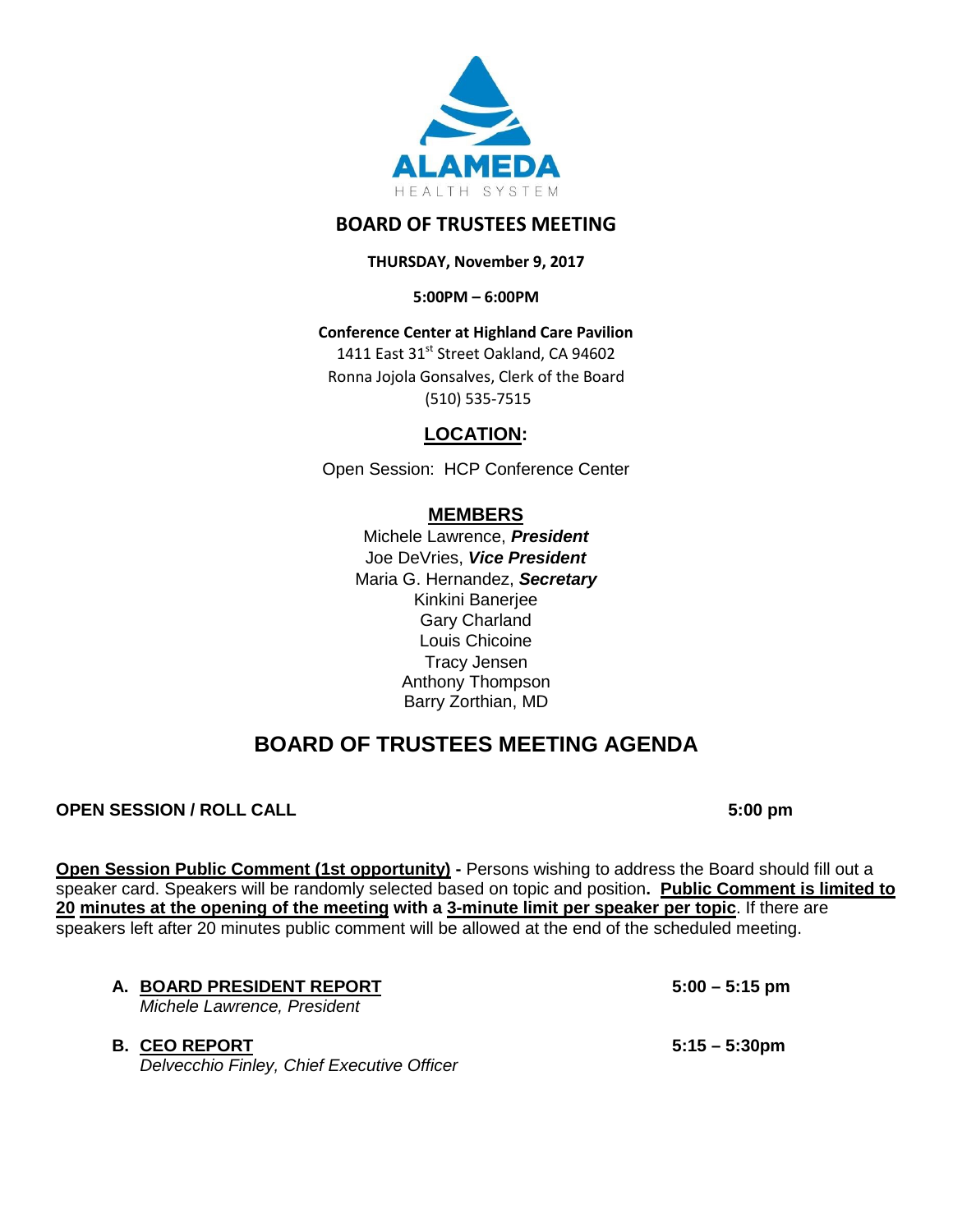Page 2 of 4

#### **C. ACTION: CONSENT AGENDA 5:30 – 5:35 pm**

- **1.** Approval of the Minutes from the June 8, June 22 Regular, June 22 Special, and September 28, 2017 Board of Trustees Meetings.
- **2.** Approval of the Minutes from the June 22, 2017 Special Executive Committee Meeting.
- **3.** Approval of contracts from Finance Committee meeting.

#### *The Finance Committee recommends approval of the following contract:*

**4.** Amendment to the agreement with OakCare Medical Group, Inc., for the provision of electrophysiology administrative services and substance use disorder administrative services. The term of the proposed amendment is November 15, 2017 through June 30, 2020. The estimated impact of the proposed agreement is \$260,156.67. *Ghassan Jamaleddine, Chief Medical Officer*

#### **[Attachment](http://www.alamedahealthsystem.org/wp-content/uploads/2017/11/Tab-C-Consent.pdf)**

#### Recommendation: Motion to Approve

*END OF CONSENT AGENDA*

### **D. EXECUTIVE REPORTS (Written)**

- **1. Chief Financial Officer Report** *David Cox, Chief Financial Officer*
- **2. Chief Operating Officer Report** *Luis Fonseca, Chief Operating Officer*

#### **[Attachment](http://www.alamedahealthsystem.org/wp-content/uploads/2017/11/Tab-D-Executive-Reports.pdf)**

## **CLOSED SESSION** 5:35 pm

**A. Public Employee Performance Evaluation**  [Government Code Section 54957(b)]

Title: Chief Executive Officer

*(Reconvene to Open Session)* 

# **OPEN SESSION**

**OPEN SESSION PUBLIC COMMENT (2nd opportunity) -** Persons wishing to address the Board should fill out a speaker card. Speakers will be randomly selected based on topic and position**. Public Comment is limited to 3-minutes per speaker per topic.**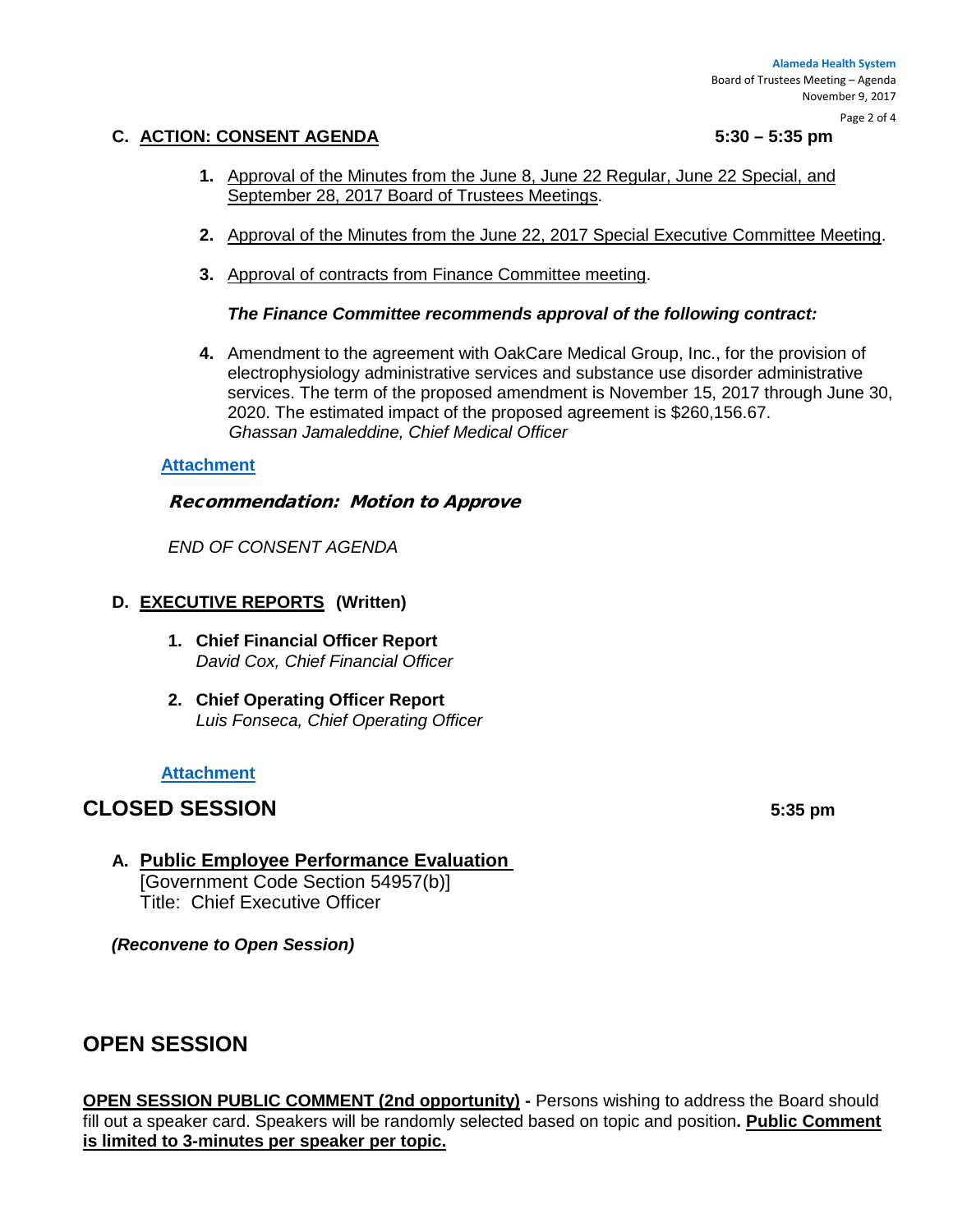**Alameda Health System**  Board of Trustees Meeting – Agenda November 9, 2017

Page 3 of 4

## **TRUSTEE COMMENTS**

## **ADJOURNMENT**